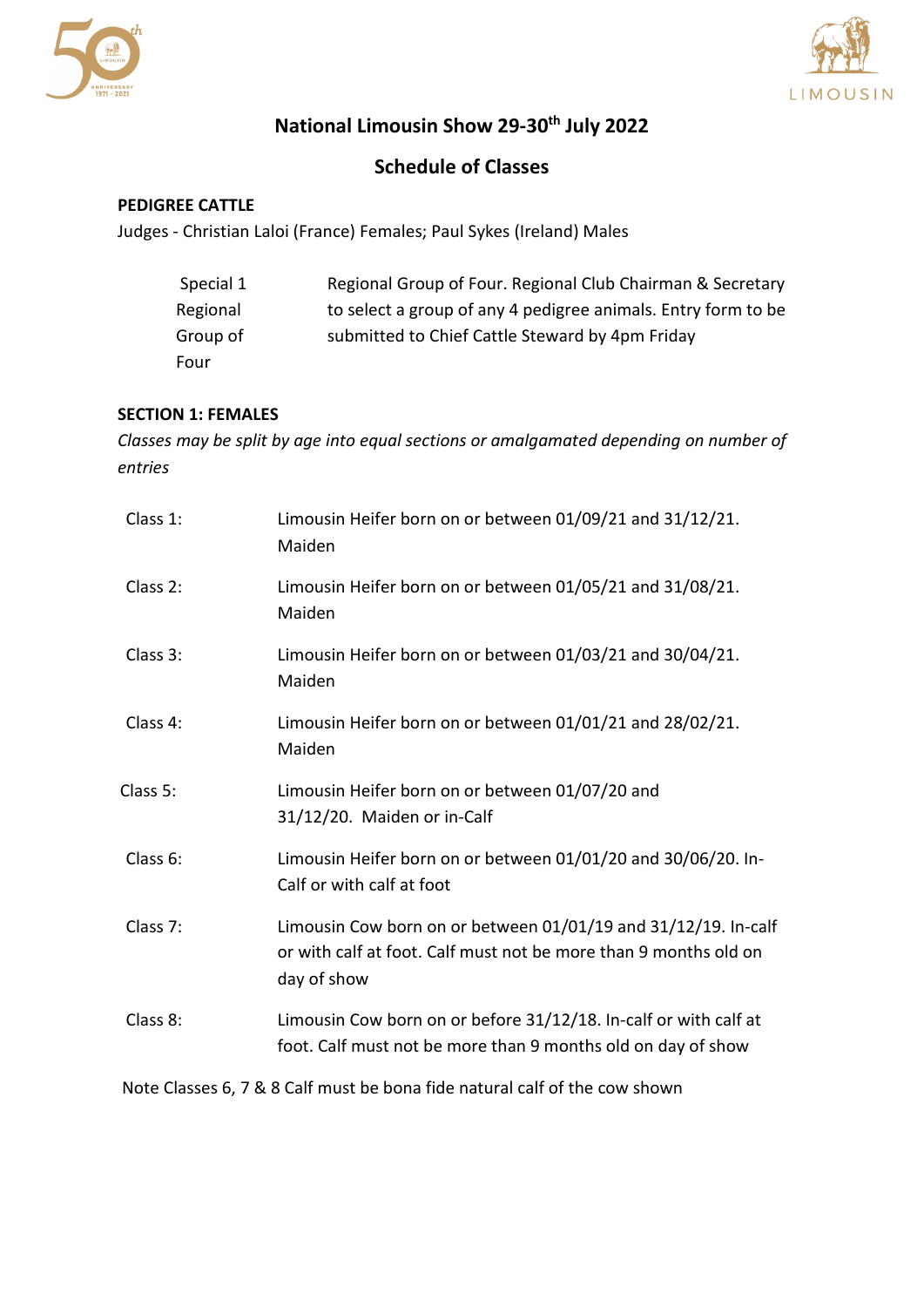



| <b>SPECIALS</b> |                                                                                                                                                  |
|-----------------|--------------------------------------------------------------------------------------------------------------------------------------------------|
| Special 2       | Junior Champion Female & Reserve. Winners of classes 1-3 (all<br>sections) are eligible to compete. To be judged at the conclusion of<br>Class 3 |
| Special 3       | Intermediate Champion Female & Reserve. Winners of classes 4-5<br>are eligible to compete. To be judged at the conclusion of Class 5             |
| Special 4       | Senior Champion Female & Reserve. Winners of classes 6-8 are<br>eligible to compete. To be judged at the conclusion of class 8                   |
| Special 5       | <b>Overall Female Champion &amp; Reserve</b>                                                                                                     |

## **SECTION 2: MALES**

*Classes may be split by age into equal sections or amalgamated depending on number of entries*

| Class 9:        | Limousin Bull born on or between 01/09/21 and 31/12/21                                                                         |
|-----------------|--------------------------------------------------------------------------------------------------------------------------------|
| Class 10:       | Limousin Bull born on or between 01/05/21 and 31/08/21                                                                         |
| Class 11:       | Limousin Bull born on or between 01/03/21 and 30/04/21                                                                         |
| Class 12:       | Limousin Bull born on or between 01/01/21 and 28/02/21                                                                         |
| Class 13:       | Limousin Bull born on or between 01/01/20 and 31/12/20                                                                         |
| Class 14:       | Limousin Bull born on or between 01/01/19 and 31/12/19 with no<br>less than 6 registered progeny                               |
| Class 15:       | Limousin Bull born before 31/12/18 with no less than 6 registered<br>progeny                                                   |
| <b>SPECIALS</b> |                                                                                                                                |
| Special 6       | Junior Champion Male & Reserve. Winners of classes 9-12 (all<br>sections) are eligible to compete. To be judged after class 12 |
| Special 7       | Senior Champion Male & Reserve. Winners of classes 13-15 are<br>eligible to compete                                            |
| Special 8       | <b>Overall Champion Male &amp; Reserve</b>                                                                                     |
| Special 9       | <b>Supreme Champion Animal &amp; Reserve</b>                                                                                   |